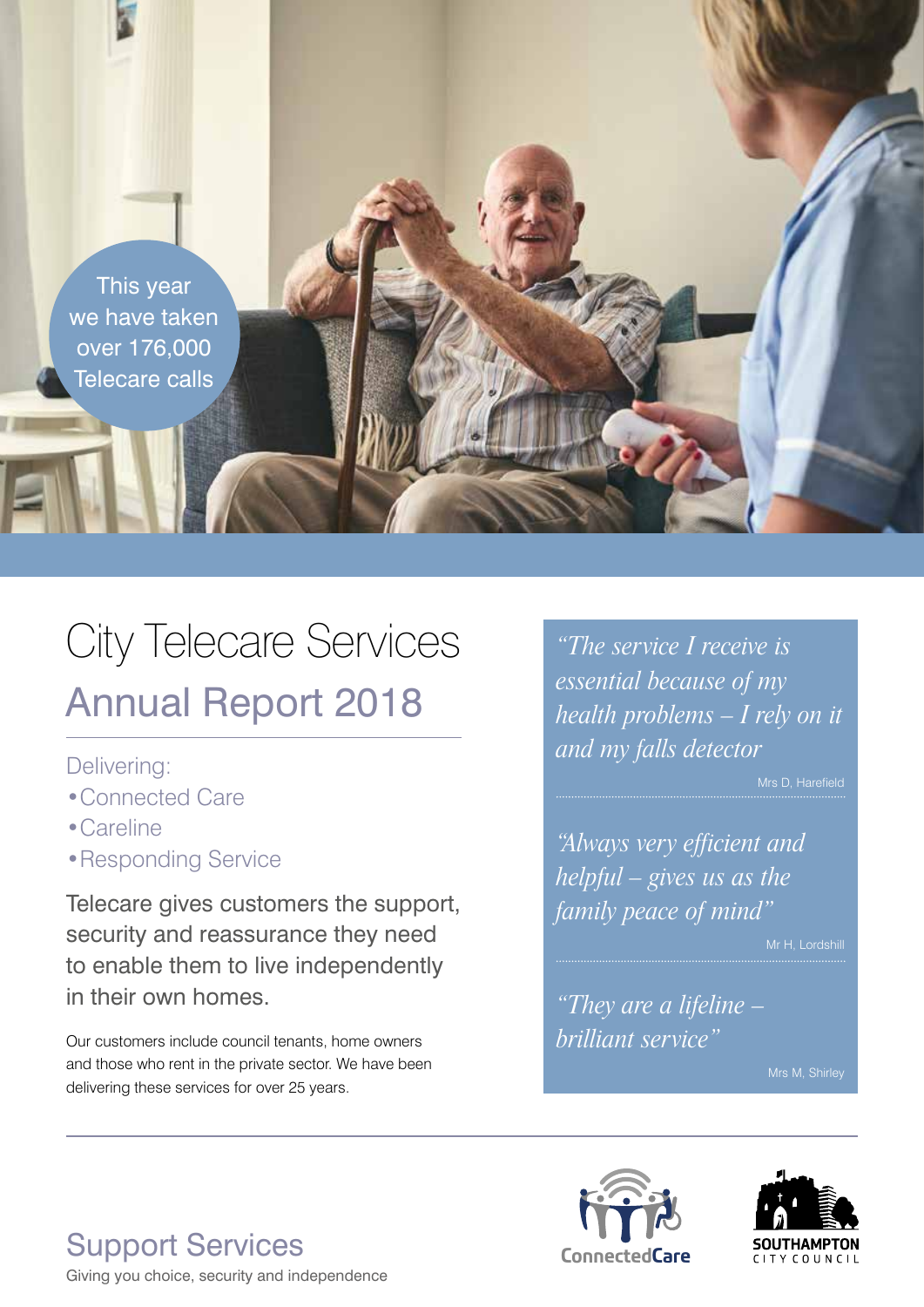

## What we do

## Supported Housing

We monitor the alarms and respond to our residents in Southampton City Council's Supported Housing schemes.

#### Connected Care

Connected Care offers advanced care technology equipment for individuals and carers, referred by social workers and health professionals in Southampton.

#### **Careline**

Careline offers an alarm package that provides peace of mind to our customers and their relatives, 24 hours a day 365 days of the year.

## **Responding**

If you have our Gold Careline Service or live in one of our Supported Housing Schemes, the responding support officers will be sent out when needed to check that you are safe and assist you if needed.

## How it works

By pulling a cord in your home or pressing a wrist or neck pendant, customers will immediately be put in contact with a trained operator. Some of our more sophisticated equipment will automatically trigger a call even if the customer is unable to press a button. We can then send emergency help, contact family members or simply have a reassuring chat, depending on the situation. Our fully trained staff are available 24 hours a day.

## **Achievements**

This year we have taken over 176,000 Telecare calls.

2,850 calls were customers who had fallen.

We have purchased a new piece of equipment "Raizer Chair" that enables our Responders to assist people to stand if fallen and uninjured – saving a call to the emergency services.

Continue to review our policies and procedures to ensure the best services for our customers.

Developed and introduced e-learning training course for social workers and health professionals.

Carried out a number of telecare awareness presentations to teams and community groups to give a better understanding of the range of equipment available and how it can benefit clients.

City Telecare Services are now monitoring 300 Lone Workers and will continue to expand this service.

*"Now I am on my own it's a comfort to know I can get help"* 

L T, Millbrook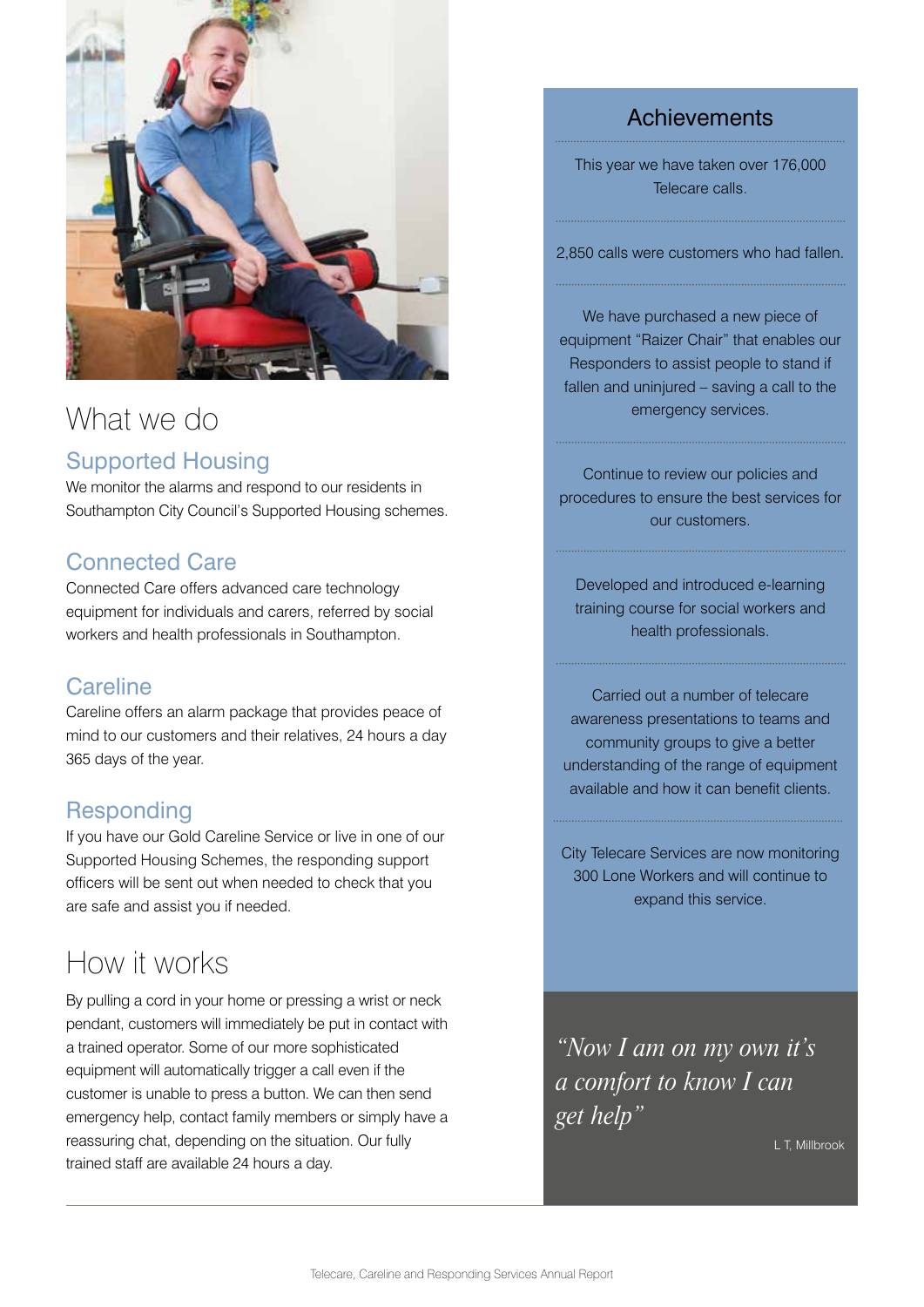## How have we performed? In 2017

Targets align with high standards set by the Telecare Services Association (TSA) who monitor and inspect our performance annually



## How did our customers view our service?

## Customer Satisfaction Survey Results from 607 customer responses

| Service Area                     | Our Target | <b>Service Quality</b> | Speed of<br>Response | <b>Staff Helpful</b> | <b>Good Value</b> |
|----------------------------------|------------|------------------------|----------------------|----------------------|-------------------|
| Telecare Installation            | 90%        | 100%                   | 100%                 | 100%                 | 100%              |
| Telecare Call Monitoring         | 90%        | 98.70%                 | 99.10%               | 99.50%               | 99.83%            |
| <b>Emergency Mobile Response</b> | $90\%$     | 98.80%                 | 99.8%                | 99.80%               | 99.60%            |

# Our performance in key areas:<br>Telecare call handling

## Telecare and Careline installations

| Type of<br>Installation                | Our Target                                  | We achieved |
|----------------------------------------|---------------------------------------------|-------------|
| <b>Urgent Careline</b><br>installation | 90% to be installed by<br>3rd working day   | 100%        |
|                                        | 100% to be installed by<br>6th working day  | 100%        |
| Non-urgent<br>Careline<br>installation | 90% to be installed by<br>16th working day  | 100%        |
|                                        | 100% to be installed by<br>21st working day | 100%        |
| Enhanced<br>Telecare                   | 90% to be installed by<br>16th working day  | 99.80%      |
|                                        | 100% to be installed by<br>21st working day | 100%        |